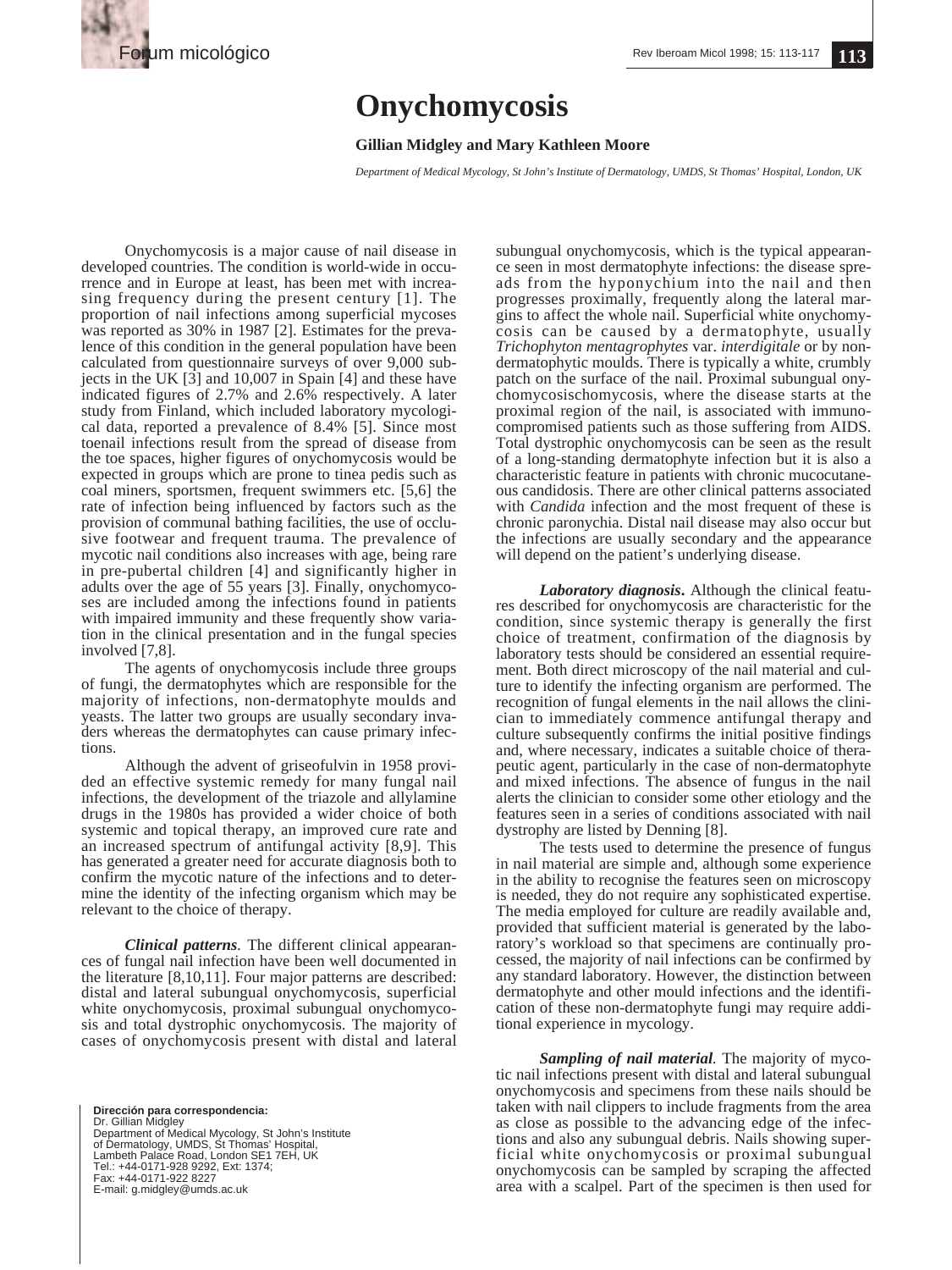microscopy and the remainder reserved for culture. If the specimen is to be transferred to the laboratory, a folded paper packet, sealed with a clip or adhesive label, is the most suitable means for transport of the material. Paronychial folds are sampled by moistening the area with sterile saline, gently inserting a probe along the fold and collecting any exudate with a standard bacteriological swab.

*Direct microscopy of nail samples.* Nail material is digested in 20-30% potassium hydroxide (either aqueous solution or in 40% dimethyl sulphoxide) directly on a microscope slide. When using an aqueous solution, gentle heat over the pilot flame of a burner will hasten the procedure, or the material can be incubated at 37°C until it has softened completely. It is essential to have a uniformly flat specimen to ensure sufficient transparency throughout the specimen before viewing the slide. Brightfield illumination is satisfactory to scan the preparation for the presence of fungal elements but the use of phase contrast can increase the resolution. If fluorescence microscopy is available, the utilisation of a 0.1% aqueous solution of calcofluor white mixed in equal volumes with the potassium hydroxide can allow for earlier recognition of the fungus in tissue under ultra violet illumination (Figure 1) but the reagent and nail preparations must be protected from exposure to light as much as possible to prevent



Figure 1. Nail preparation in equal parts 30% potassium hydroxide and 0.1% calcofluor showing dermatophyte filaments (X40 objective).

fading of the reaction. In the authors' laboratory both methods, brightfield and fluorescence, are applied to all nail specimens before reporting them as negative. If the option of fluorescence is not available, enhancement of the fungus, particularly for non-dermatophytic moulds, can be obtained by incorporating equal parts of Parker's Blue-Black Quink with the potassium hydroxide [12]. The features revealed on microscopy of infected nails are well described in the literature. Hyphae of regular width which may be divided into arthroconidia are characteristic of dermatophyte infections but the recognition of atypical features such as the thick walled conidia shown by *Scopulariopsis,* the sinuous hyphae with constrictions seen with *Scytalidium* species or fronding of the hyphae [13] would aid in interpreting the significance of cultures yielding other moulds (Figure 2).

The presence of yeasts with or without associated hyphae indicate infection with *Candida* species. These yeasts are commensals in humans and frequently recovered from abnormal nails as secondary invaders and therefore the observation of these characteristic features in the nail material would be a significant factor to consider when determining the role of *Candida* isolates in these situations.



Figure 2. Nail preparation in equal parts 30% potas-sium hydroxide and Parker's Blue/Black Quink ink showing hyphae with fronds typical of a non-dermatophyte (X40 objective).

*Culture of nail samples.* The medium chosen by most laboratories for the culture of keratinous material is one adapted from the classical Sabouraud formula incorporating 1% peptone, 2-4% dextrose in 1.5% agar. A 4% malt extract in 1.5-2% agar is also widely used. Antibiotics must be included in the medium to provide a selective environment for fungi and a wide spectrum antibacterial such as chloramphenicol at 0.005% is suitable. In addition, cultures should be prepared with 0.04% cycloheximide which will inhibit non-dermatophyte moulds and some yeasts. This latter medium is necessary to ensure that dermatophytes, which are relatively slow growing, will develop relatively free from faster growing contaminants. Cultures are incubated at 26-28°C for a period of at least three weeks and inspected at weekly intervals, or more frequently if convenient, and particularly for the cultures with no cycloheximide

The failure to isolate a pathogen from a nail diagnosed as mycotic by microscopy is a frequent occurrence and failure rates of 30-50% are usual [8]. The figure has been constantly at 35-40% in the authors' laboratory [13- 15] and during 1997 there were 42% of microscopically positive nails which failed to grow any fungus (Table 1). Several factors may be involved, but a major one must be that most of the material obtained would represent the distal part of the nail where the least viable fungal filaments would be present. However, attempts can be made to maximise the recovery of fungi from the nail. These include cutting the fragments as small as possible (1-3 mm in length), utilising subungual debris and inoculating the samples into the surface of the agar to make good contact with the medium. The agar plates must have sufficient medium (a minimum of 25ml) to support the incubation time of up to three weeks without excessive dehydration and, if necessary, measures should be taken to maintain a humid atmosphere in the incubator. With an incubation time of this length it is advisable when monitoring the cul-



Figure 3. Dark coloured, fast growing colonies of<br>Scytalidium dimidiatum.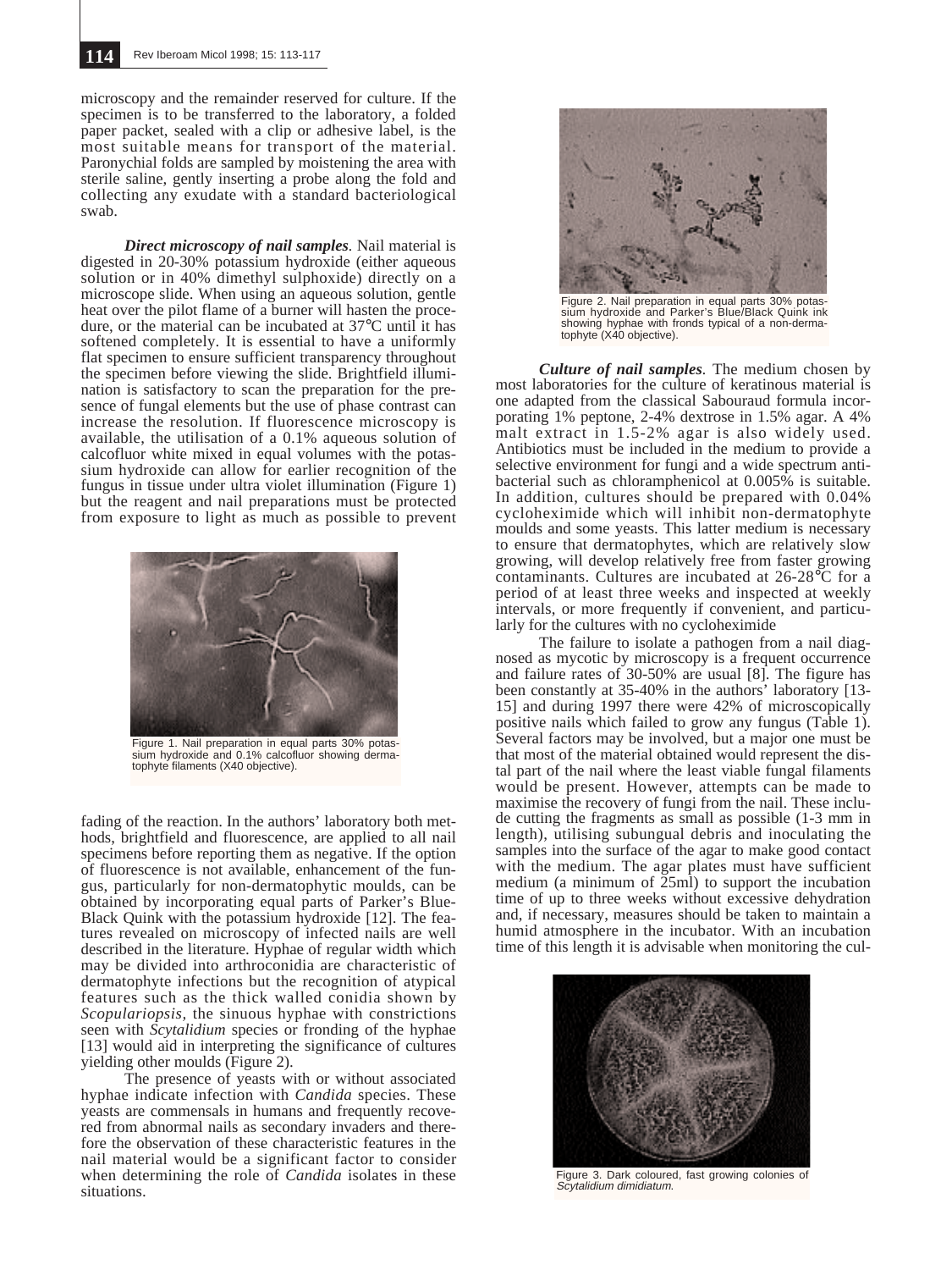**Table 1**. Fungal species isolated from nails with mycotic infections during the year 1997. Data from the Mycology Department of the St John's Institute of Dermatology.

| Species                                     | Toenails                      | Fingernails                  | Unspecified nails             | Total nails                   |
|---------------------------------------------|-------------------------------|------------------------------|-------------------------------|-------------------------------|
|                                             | (% of culture positive nails) | (% of culturepositive nails) | (% of culture positive nails) | (% of culture positive nails) |
| Trichophyton rubrum                         | 454 (73%)                     | 44 (40%)                     | 82 (70%)                      | 580 (69%)                     |
| Trichophyton interdigitale                  | 121 (20%)                     | 0                            | 14 (12%)                      | 135 (16%)                     |
| Epidermophyton floccosum                    | 2(0.3%)                       |                              | 2                             |                               |
| Trichophyton soudanense                     | <sup>0</sup><br>$\Omega$      |                              |                               |                               |
| Trichophyton tonsurans                      | $\Omega$<br>$\Omega$          |                              |                               |                               |
| Total with dermatophyte infection           | 577 (93%)                     | 44 (40%)                     | 98 (84%)                      | 719 (85%)                     |
| Scytalidium spp                             | (2%)<br>13                    | 5<br>(5%)                    | 0                             | (2%)<br>18                    |
| Scopulariopsis brevicaulis                  | 16<br>(3%)                    | 0                            | 3<br>(3%)                     | (2%)<br>19                    |
| Acremonium spp                              | 5                             |                              |                               | 5                             |
| Fusarium spp                                | 5                             | 0                            | 0                             | 5                             |
| Aspergillus terreus                         |                               |                              | $\Omega$                      |                               |
| Total with non-dermatophyte mould infection | (6%)<br>40                    | 5<br>(5%)                    | 3<br>(3%)                     | 48<br>(6%)                    |
| Candida spp                                 | $1(0.2\%)$                    | 61 (55%)                     | 16 (14%)                      | 78 (9%)                       |
| Total positive on culture                   | 618                           | 110                          | 117                           | 845                           |
| Negative on culture (% of total)            | 441 (42%)                     | 63 (36%)                     | 10 (47%)                      | 609 (42%)                     |
| Total                                       | 1059                          | 173                          | 222                           | 1454                          |

tures to subculture atypically small colonies which are suspected as dermatophytes onto fresh plates to prevent them being overgrown by contaminants, or being inhibited by skin commensals and antifungal agents in the pathological material. Non-dermatophytes, particularly *Scytalidium* species, usually grow much faster than the dermatophytes and can be identified after 5 to 10 days incubation (Figure 3).

A further aid to confirm a dermatophyte infection is to recommend that a skin sample is always included in addition to the nail material. Tinea of the toe nails is usually accompanied by a toe space infection and similarly lesions on the hands may be present if finger nails are invaded. Skin specimens do not have as high a failure rate as nails and it is likely that a positive culture from the skin will indicate the species present in adjacent nails and so confirm the diagnosis. Even if skin material is not submitted, it is always helpful for the laboratory if clinical information such as the presence of associated skin lesions is provided along with the nail specimen, since this will help to interpret the mycological findings.

*Species*. As an example of the spectrum of species isolated from mycotic nail infections, the data from all nails processed during the year 1997 by the authors' laboratory in London, UK are given in Table 1. These results include nail specimens mailed to the laboratory from hospitals and general practice in the London area as well as specimens from patients referred from the dermatology department at St Thomas' Hospital. A total of 1454 nails were positive by direct examination and/or culture. Microscopically positive nails which failed to yield any fungi represented 42% of the total.

As in most published surveys, the majority of nail infections in this series were due to dermatophytes which infected 85% of all positive nails and 93% if toenails are considered separately (Table 1). *Trichophyton rubrum* was the predominant species and was responsible for 69% of the cultures with *T. mentagrophytes* var. *interdigitale* being isolated from 16%. There were very few isolates of other dermatophyte species, two of *Epidermophyton floccosum* and one each of *Trichophyton soudanense* and *Trichophyton tonsuran*s. Species, such as the latter two, which are frequent causes of tinea capitis, can occasionally infect nails particularly when associated with scalp infection [15], however the relevant information was not available for the two cases in the present series. Zoophilic species can also occasionally infect nails, often in association with skin lesions and examples in the literature are cases which have been reported due to *Trichophyton equinum* [16] and *Microsporum canis* [17]. Toenails were more frequently infected than fingernails and in Table 1, where the site had been specified, the number of toenails with a dermatophyte infection, 454, was much greater than the figure for fingernails which was only 44. Also, where the sex of the patient was known (only patients seen at the St Thomas' clinics), there were 58 males but 25 females. Again, these figures repeat earlier findings from this laboratory and are also compatible with those found in data from Finland [4] and Spain [18].

The occurrence of non-dermatophyte moulds in nail infections is being reported with increasing frequency [7,19,20] although they form a low proportion in temperate zones. In Table 1 these were recovered from only 6% of the culture positive nails and in fact, most surveys report figures of under 12 % [5,14,20]. *Scytalidium* species have been recognised as human pathogens since 1970 [21]. They cause infections of both toe and fingernails and will also invade the skin of the hands and feet. The organisms are known as plant pathogens in tropical and sub-tropical areas and the majority of cases of skin and/or nail infections originate in these zones [22]. Clinically, the signs resemble a dermatophyte infection, but *Scytalidium* may be suspected if the patient has lived in an endemic area, failed to respond to treatment with griseofulvin and failed to yield a dermatophyte from previous samples. With experience, the filaments seen in material infected with *Scytalidium* can be recognised by their irregular width and sinuous appearance. These species will not grow in the presence of cycloheximide but cultures should be prepared both with and without this agent as mixed infections with dermatophytes can occur. One case of *T. rubrum* and *Scytalidium dimidiatum* is included among the patients represented in the Table. *S. dimidiatum* (previously known as *Hendersonula toruloidea*) produces grey to black, fibrous colonies with conspicuous aerial hyphae which cover the area of a culture plate within a few days incubation (Figure 3), but slower growing variants have been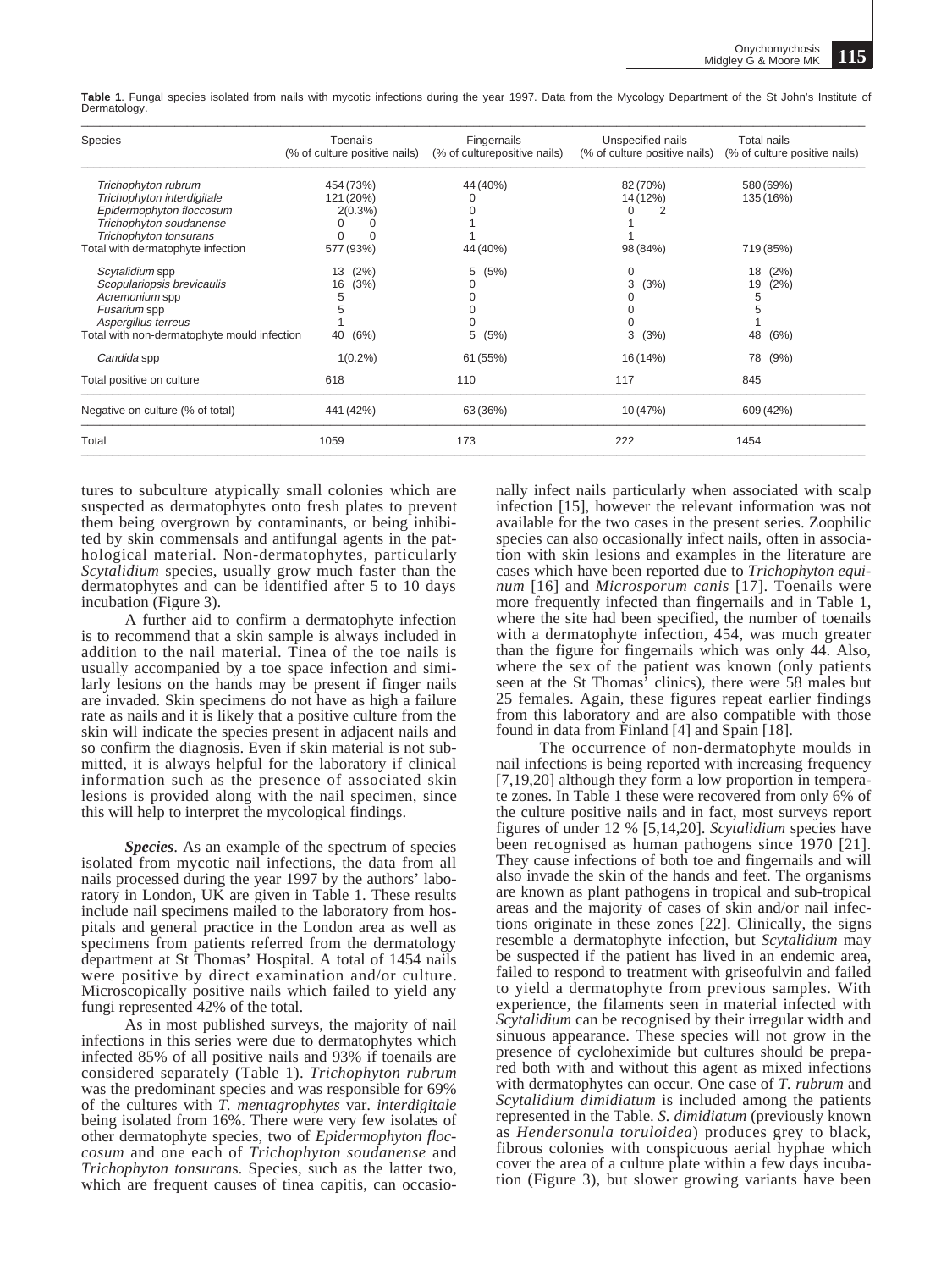described [23]. *S. hyalinum* colonies are pale in colour and will also grow more rapidly than dermatophytes. Although *Scytalidium* infections represent a small percentage among cases in temperate parts of the world, they have been reported as major causes of foot infection, including the nails, in Thailand, Nigeria, Gabon and the West Indies [24-27].

The isolation of *Scytalidium* species is always considered as significant but the growth of other non-dermatophytes must be interpreted with care, as they are commonly found in the environment. *Scopulariopsis brevicaulis* is the most frequent species, usually isolated from a single toenail, frequently with a history of disease or trauma. Clinically these nails show a distal and lateral subungual onychomycosis but with a brown coloured, crumbly texture The diagnosis can often be made accurately on direct microscopy by recognition of the characteristic, thick-walled conidia in the nail [13] although cultures will develop comparatively rapidly on plates, omitting cycloheximide, to produce brown coloured, folded, powdery colonies within seven days. Examples of other fungi which are occasionally isolated from abnormal nails are *Acremonium, Fusarium* and *Aspergillus* species which are all represented in the data given in Table 1. These fungi can cause opportunistic infections in damaged or diseased nails, and in the aged they can be isolated more frequently than dermatophytes [28]. They typically cause a superficial white onychomycosis and the appearance in the nail of clumps of short filaments or of fronding hyphae will indicate the presence of a non-dermatophyte. To assess the significance of their recovery, several factors must be considered such as previous lack of response to treatment, failure to isolate a dermatophyte, repeated isolation of the same species, correlation with features seen on microscopy, absence of associated skin lesions, history of trauma, age of the patient and immunological state etc. The number of positive inocula has frequently been considered a deciding pointer in determining the role of an isolate, but a contaminated nail could yield as much growth as one where the fungus is invading the tissue, and the other factors mentioned above have more relevance. Nevertheless, even when a non-dermatophyte has been identified in a diseased nail, the removal of the organism with an antifungal agent need not necessarily lead to clinical cure and it may be more important to treat the underlying condition [11].

Another non-dermatophyte which has been reported from nails is *Onychocola canadensis*. Although the number of cases established so far is only 17, they are widely distributed geographically in Canada, New Zealand, France and Great Britain [29] and some of these showed apparent primary invasion.

Yeast infections of the nails caused by species of *Candida* almost invariably affect the fingernails where their frequency is comparable to that of the dermatophytes. In the data presented in Table 1, 55% of all the culture positive nails were due to yeasts and, where the sex was known, the majority were in females (9 cases from a total of 12). The most frequent clinical appearance with yeast infections is of paronychia either with or without lateral or proximal nail involvement. Distal onychomycosis is associated with underlying conditions such as vascular disease but total dystrophic onychomycosis can occur in patients with chronic mucocutaneous candidosis [30]. The presence of yeasts and filaments, or yeasts alone, seen in nail material and smears of paronychial exudates indicate an infection with *Candida* species. Cultures prepared on media without cycloheximide and incubated at 37°C for 2 to 3 days for exudates and up to 7 days for nail clippings will yield yeast colonies. The most frequent species from nails are *Candida albicans* and *Candida parapsilosis. Candida* species are commensals in the alimentary tract of humans and *C. parapsilosis* can be recovered from normal skin, therefore this must be taken into consideration when evaluating the laboratory findings, particularly as yeast infections are usually secondary conditions.

*Management.* The treatment of nail infections is not within the scope of this article but the current choices of antifungal agents are clearly defined in the review given by Denning *et al.* [8]. Their recommendations for proximal or extensive dermatophyte infections is oral terbinafine as first choice of therapy with itraconazole or griseofulvin as alternatives. For candidal and nondermatophyte mould infections the choice is between topical therapy with amorolfine or azole preparations, or with systemic itraconazole. However, as expressed above, these latter infections are almost invariably secondary events, and treatment of the underlying condition would be of prime concern.

*Summary.* The accurate diagnosis of fungal nail infection is an essential component in the overall management of the disease. Systemic treatment is usually necessary and the demonstration of fungal elements in the nail will permit the immediate commencement of therapy whereas a negative result will indicate at the outset the presence of a non-fungal condition which can then be addressed. However, toenail infections may appear to be trivial complaints when considering a prolonged course of oral therapy, which may have cost implications, but the condition does not resolve spontaneously, and the arguments for treating this disease have been convincingly expressed by Roberts [11]. These include the likelihood of improved success of therapy if it is commenced while only distal areas of the nail are affected and before complications arise with onset of conditions associated with old age. These conditions predispose to advanced invasion with both dermatophytes and with other moulds which are known to be more difficult to eradicate. Infections of the finger nails can be debilitating as well as causing cosmetic problems and the clinician will have few problems in making a decision to treat these cases.